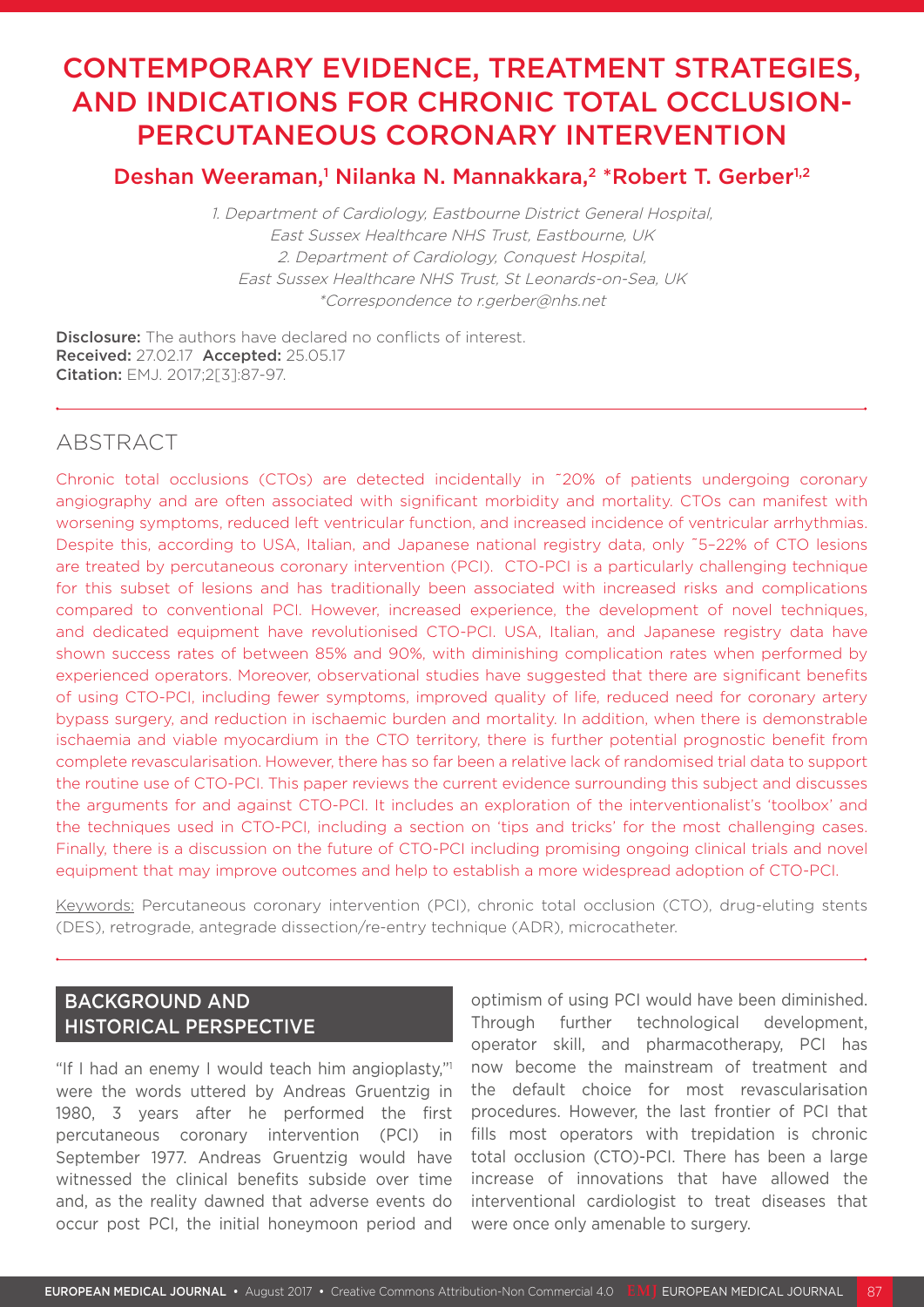

#### Figure 1: The boxers' guide to CTO-PCI: A selection of arguments for and against CTO-PCI.4,8,44-54

PCI: percutaneous coronary occlusion; MI: myocardial infarction; IRA: infarct related artery; CTO: chronic total occlusion; CABG: coronary artery bypass grafting; ACS: acute coronary syndrome; RCT: randomised controlled trial; LVEF: left ventricular ejection fraction; QOL: quality of life.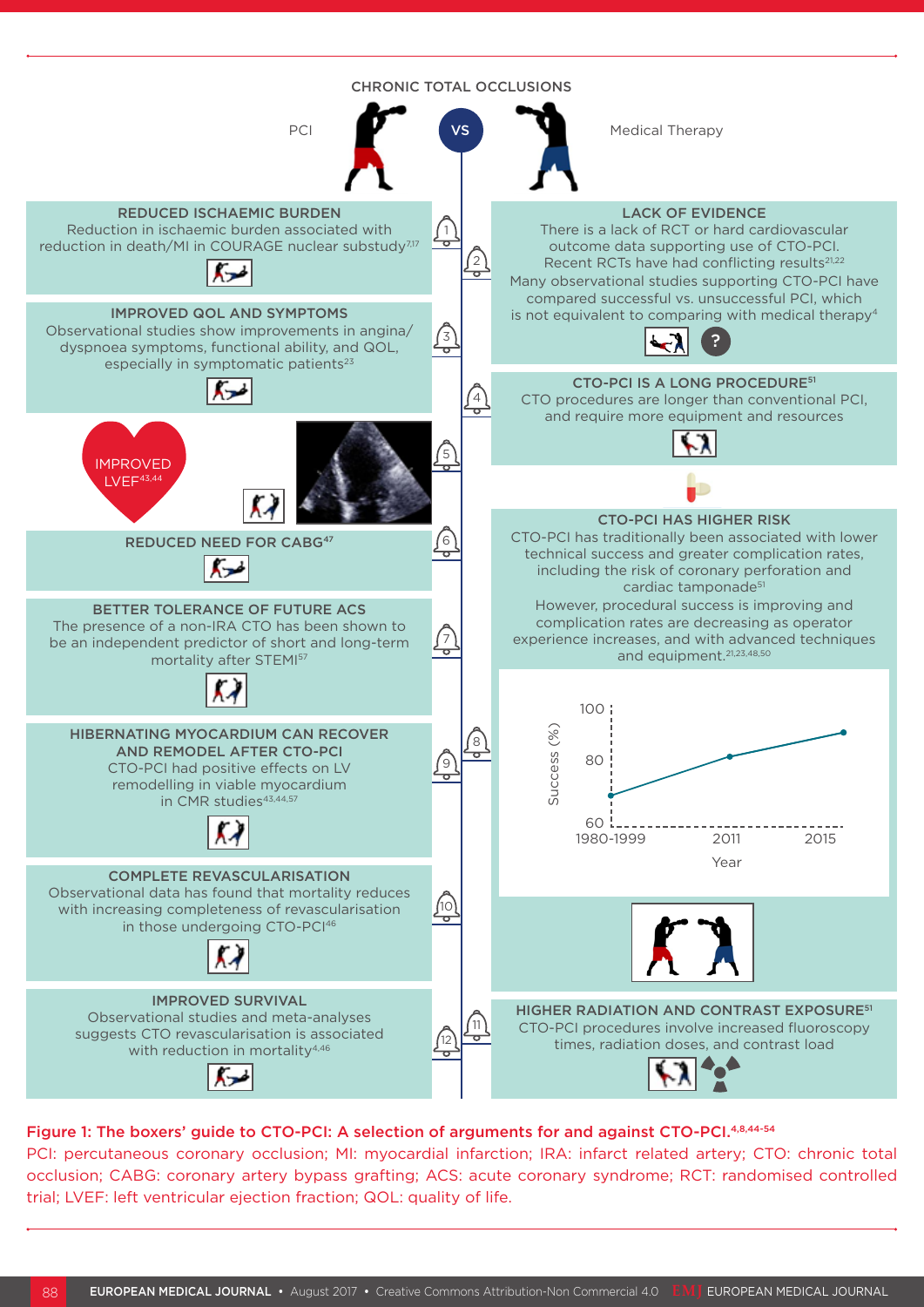| A) J-CTO SCORING SYSTEM                                   |  |                         |                     |                               |                               |                        |                                   |
|-----------------------------------------------------------|--|-------------------------|---------------------|-------------------------------|-------------------------------|------------------------|-----------------------------------|
| Entry shape of lesion                                     |  |                         | Calcification       | Lesion bending<br>$>45^\circ$ |                               | Length of<br>occlusion | <b>Previous failed</b><br>attempt |
| <b>Tapered</b>                                            |  | <b>Blunt</b>            |                     | $>45^\circ$                   |                               | Occlusion<br>length    |                                   |
| Tapered=0<br>Blunt=1<br>Tapering at proximal cap scores 1 |  | $None = 0$<br>Present=1 | $No = 0$<br>$Yes=1$ |                               | $<$ 20 mm=0<br>$\geq$ 20 mm=1 | $No = 0$<br>$Yes=1$    |                                   |
| $O = E$ asy                                               |  | 1=Intermediate          | 2=Difficult         |                               | $\geq$ 3=Very difficult       |                        |                                   |

#### A) J-CTO SCORING SYSTEM

#### B) ANTEGRADE TECHNIQUES



#### C) RETROGRADE TECHNIQUES

Use both antegrade and retrograde (via collaterals) wire with aim of connecting passages made by each wire

| <b>Kissing wire cross</b>                                                                                    | Antegrade balloon dilatation (1)                                                                                          | <b>CART</b>                                                                                          |  |  |
|--------------------------------------------------------------------------------------------------------------|---------------------------------------------------------------------------------------------------------------------------|------------------------------------------------------------------------------------------------------|--|--|
| Both wires are in the true lumen and<br>are each gradually advanced through<br>lesion until they overlap     | Similar to Kissing wire cross but<br>uses balloon to dilate and expand<br>antegrade channel towards<br>retrograde channel | Antegrade wire is in<br>subintimal space<br>Retrograde ballooning to<br>advance and connect passages |  |  |
| Intentional antegrade dissection                                                                             | Antegrade balloon dilatation (2)                                                                                          | <b>Reverse CART</b>                                                                                  |  |  |
| Antegrade penetration of subintimal<br>space and balloon inflation until<br>connection to retrograde channel | Antegrade wire in true lumen,<br>retrograde wire in subintimal space<br>Antegrade ballooning to disrupt                   | Both wires are in the<br>sub-intimal space<br>Progressive advancement of                             |  |  |
|                                                                                                              | body of occlusion and<br>connect channels                                                                                 | antegrade wire to connect channels                                                                   |  |  |

Figure 2: A) J-CTO score is calculated by addition of individual scores, allowing lesions to be categorised as easy, intermediate, difficult, or very difficult; B) and C) Antegrade and retrograde techniques in CTO-PCI.52,53 CTO: chronic total occlusion; PCI: percuateous coronary intervention; CART: controlled antegrade and retrograde tracking. *Adapted from Morino et al.24*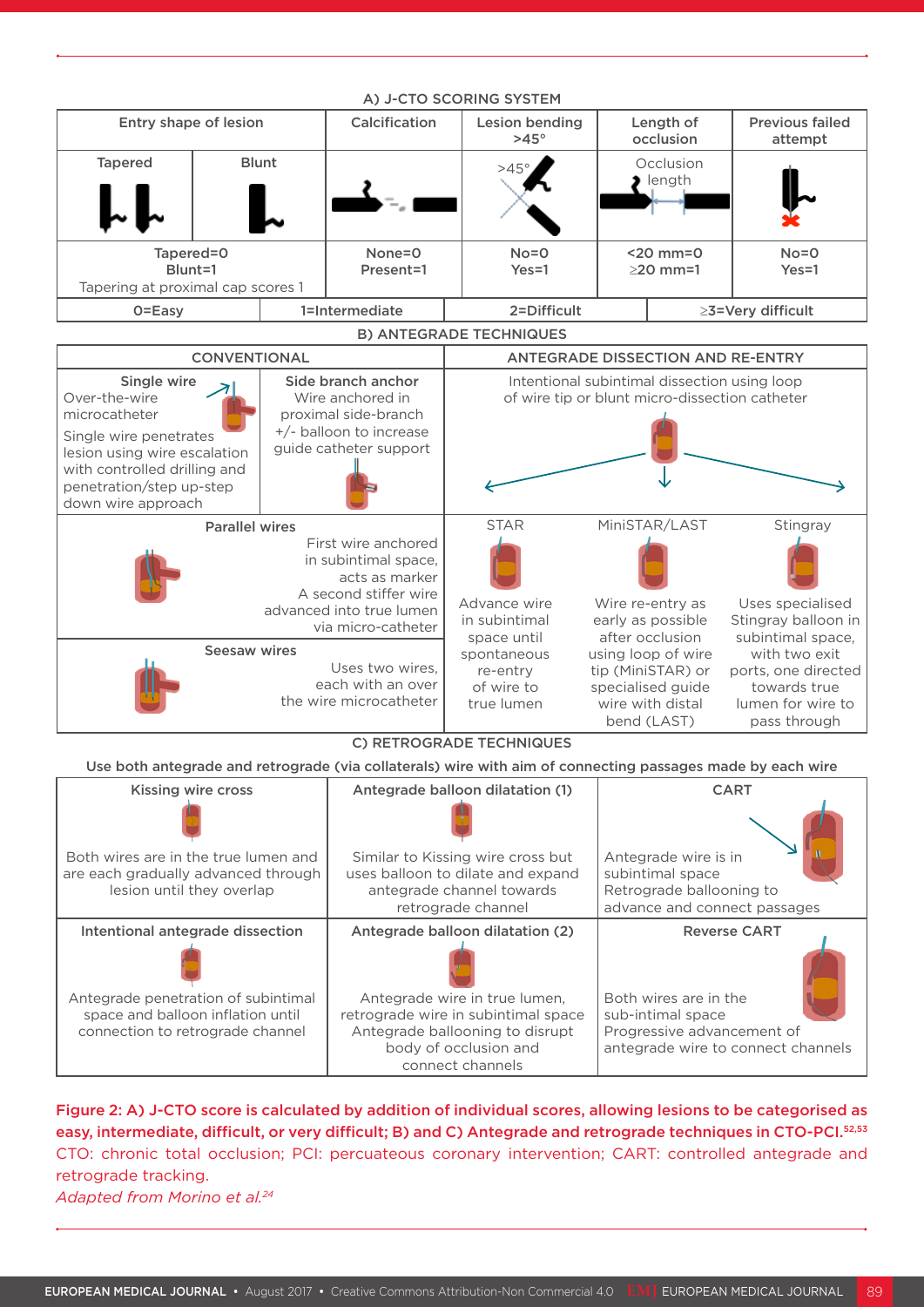CTOs are a subset of coronary artery disease (CAD) defined as coronary arteries with absent anterograde flow over  $>12$  weeks duration.<sup>2</sup> They have been found in ≤20% of coronary disease cases diagnosed at angiography.<sup>3</sup> The technical difficulty associated with treatment of CTOs has led to the conclusion that it is the 'final frontier' in interventional cardiology.3-5 The low intervention rates are commonly due to the misconception that intervening on a CTO will have limited benefit, with higher complication rates. CTO-PCI is no enemy, but a friend, and we present here the evidence, treatment strategies, and indications that allied to newer devices and techniques, ensure safe and effective treatment of these complex lesions, and often forgotten patients.

#### **JUSTIFICATION**

Werner et al.<sup>6</sup> demonstrated that regardless of the degree of collateralisation, the area of myocardium distal to the CTO lesion is always ischaemic. Ischaemia is effectively relieved by a successful CTO-PCI, although success depends on the vessel intervened upon.<sup>7,8</sup> Additionally, complete, as opposed to incomplete, revascularisation has mortality benefits regardless of whether surgical or percutaneous revascularisation is used, supporting the notion that CTO-PCI reduces ischaemic myocardial burden (Figure 1).<sup>2</sup>

Intervention has been linked to a lower incidence of ventricular arrhythmias,<sup>9</sup> improved left ventricular  $(LV)$  function,<sup>10</sup> and improvements in quality of life  $(QoL)$ .<sup>11</sup> A 2017 study by Sotomi et al.<sup>12</sup> examined the effects of CTO-PCI on electrical stability and LV function in a single-centre, prospective, observational study. It evaluated electrical stability as a surrogate marker for ventricular arrhythmias, using signal-averaged electrocardiogram (SAECG), and assessed systolic and diastolic function using speckle tracking echocardiography. They found no improvements in electrical stability following CTO-PCI, but did find some evidence of enhancements in systolic and diastolic function.

### **ISCHAEMIA**

Clinically, the primary driver towards CTO-PCI is symptomatic angina with associated coronary ischaemia. The American cardiovascular societies' appropriate use criteria (AUC) outlines 180 clinical scenarios aiming to guide clinicians in making decisions about intervention in patients with CAD including CTOs.13 The AUC heavily emphasise ischaemic burden as a reason for revascularisation when there is a large area of ischaemia, even in the absence of symptoms. The 2014 European revascularisation guidelines recommend that CTO-PCI be considered when there is an expected reduction in myocardial ischaemia (Class IIa, Level of Evidence B).14,15 CTO-PCI has been shown to significantly decrease the ischaemic burden from 13.1% to 6.9%. Moreover, mortality has been shown to increase in several studies if the percentage of myocardium at risk is >7-10%.<sup>16,17</sup>

#### SYMPTOMS

A key objective of CTO-PCI is to induce relief of symptoms, improve exercise capacity, and improve QoL. Anecdotally there is a tendency to underestimate the symptoms attributable to CTOs. This is because there tends to be a higher prevalence of angina chest pain rather than shortness of breath.2 Large observational studies looking at the impact of CTO revascularisation have found improvements in patient's angina and QoL (assessed by QoL indexes).18-20 The beneficial effects include improved physical activity (p=0.01), rarer anginal episodes (p<0.001), and greater treatment satisfaction (p=0.03) compared with failed interventions.20

Considering the importance of symptom control on the benefit of CTO intervention, few studies exist that compare its efficacy with optimal medical treatment (OMT). DECISION CTO<sup>21</sup> is a randomised controlled trial (RCT) which began recruitment in 2010 and presented its findings at the American College of Cardiology (ACC) scientific sessions in March 2017. It recruited 834 patients and was due to follow-up for a total of 5 years; however, due to problems with recruitment it stopped at 3 years. The CTO-PCI success rate was 91.1%. At 3 years, the combined primary endpoint of allcause death, myocardial infarction (MI), stroke, and repeat revascularisation in the intention-to-treat population was similar for patients on OMT and CTO-PCI (19.6% versus 20.6%; p=0.008 for noninferiority). Furthermore, there were no differences in angina or QoL scores at 1-year.

This study contrasts that of the EUROCTO<sup>22</sup> club trial which began recruiting in 2012 and presented its 12-month findings in May 2017 at the EuroPCR congress. It was a multicentre RCT, which examined the symptomatic benefit of CTO-PCI versus OMT (aspirin, statin, angiotensin-converting-enzyme [ACE] inhibitor, and two anti-anginals at the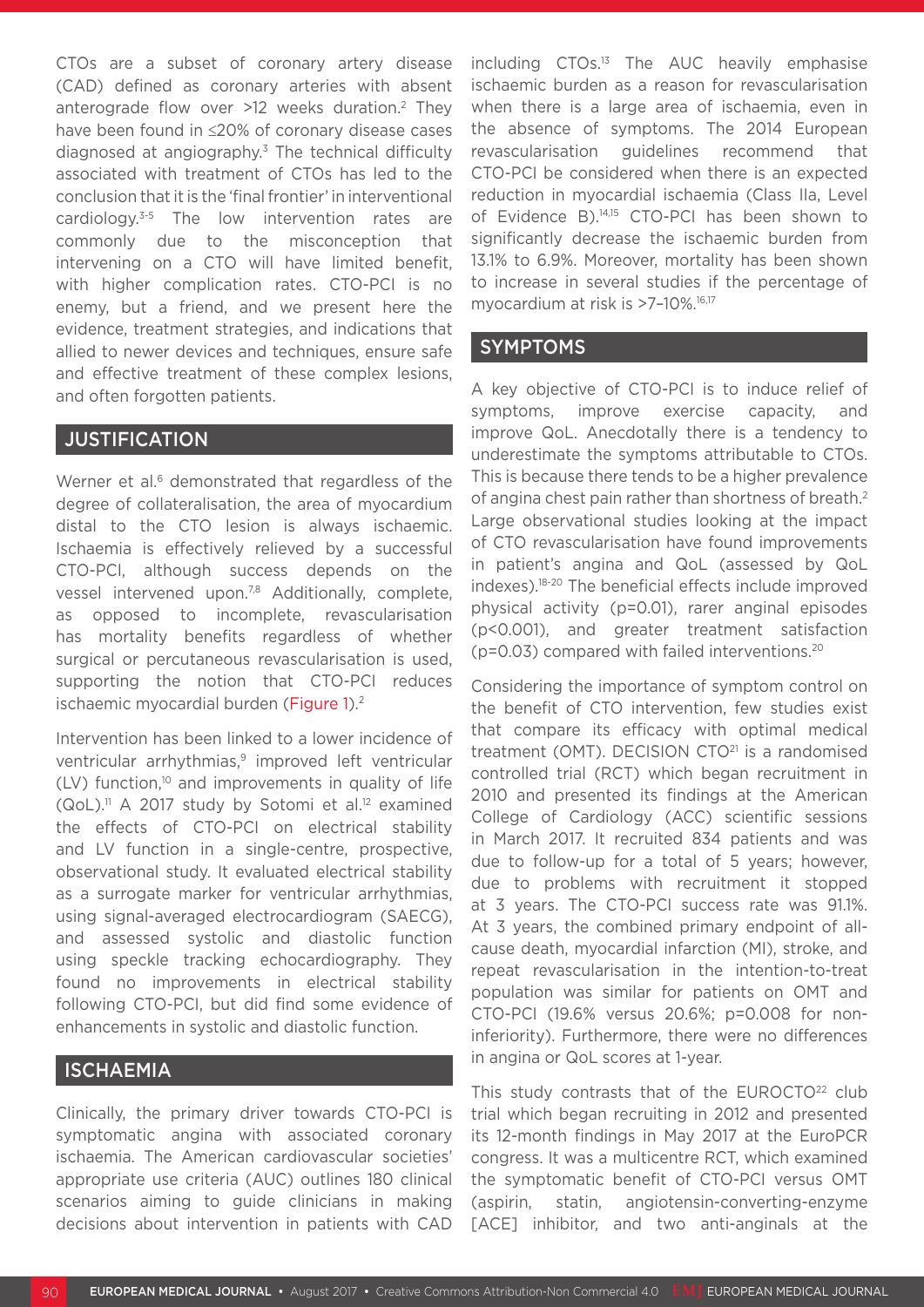maximum tolerated dose). The study recruited 407 patients from 26 different countries. Using the Seattle Angina Questionnaire (SAQ) it showed a benefit of using CTO-PCI versus OMT (p=0.009) and reported improvements in the Canadian Cardiovascular Society (CCS) angina score (p<0.001). It also showed that improvements in QoL, angina stability, physical activity, and treatment satisfaction were numerically higher in CTO-PCI compared with OMT. There were comparable MACCE rates at 12 months.<sup>23</sup>

DECISION-CTO and EUROCTO highlighted the continued controversy about trial data which has led to a divergence in the real-world management of CTOs across different institutions and countries.

## CLASSIFICATION AND SCORING SYSTEMS

Scoring systems help to predict the probability of procedural success. The 2011 Japanese CTO (J-CTO) is based on a multicentre retrospective analysis of nearly 500 CTO procedures. It identified five independent predictors of the ability of the guidewire to cross the lesion within the first 30 minutes.24 It applies one point for each of these variables when present: i) calcification; ii) bending >45° in the CTO segment; iii) a blunt proximal cap; iv) when the length of the occluded segment is >20 mm; and v) a previously failed attempt. The CTO case complexity was further stratified into easy (J-CTO score=0), intermediate (J-CTO score=1), difficult (J-CTO score=2), and very difficult (J-CTO score=3–5) (Figure 2).

The J-CTO study had limitations, including the fact that the overall success rate was 72% versus the current standard of 85-90%,<sup>24,25</sup> and the underrepresentation of retrograde PCIs. Alessandrino et al.26 proposed the Clinical and Lesion (CL) related score. This emerged from a single-centre prospective trial of 1,657 patients. It includes variables such as the anatomy of the proximal cap, grade of lesion calcification, left anterior descending (LAD) or non-LAD CTO, lesion length >20 mm, and history of coronary artery bypass grafting or MI. All variables are then adjusted on the basis of an odds ratio.

ORA,<sup>27</sup> PROGRESS-CTO,<sup>28</sup> and RECHARGE<sup>29</sup> are more contemporary scoring systems, taking into account the hybrid approach. The ORA scoring system uses ostial location, Rentrop Grade <2 (Grade 0 has no angiographic evidence of filling and 4 is fully filled), and age  $\geq$ 75 years; with these measurements it is possible to assign each lesion a technical difficulty and therefore predict procedural success.27 The PROGRESS-CTO score also uses four variables (proximal cap ambiguity, absence of retrograde collaterals, moderate or severe tortuosity, or a circumflex CTO). This was developed from the PROGRESS registry and was validated against the J-CTO scoring system. The RECHARGE29 score uses six variables (blunt stump, calcification, tortuosity >45°, lesion length >20 mm, diseased distal landing zone, and previous CTO vessel bypass graft) and was validated against the PROGRESS and J-CTO scoring systems.

Yu et al.<sup>30</sup> have developed the Korean Multicentre CTO CT Registry (KCCT) score in 2017. Unlike the aforementioned scores, it uses computed tomography (CT) angiographic imaging to predict the difficulty of navigating the CTO within 30 minutes as well as procedural success. It analysed 684 CTO lesions with CT and identified proximal blunt entry, proximal side branch, bending, occlusion length >15 mm, severe calcification, whole luminal calcification, reattempt and >12 months or unknown duration of CTO as being independent predictors of success. A KCCT score <4 predicts the ability to cross the lesion within 30 minutes (p<0.05).

## 'THE KIT'

#### Vascular Access

The femoral approach allows larger and more supportive guiding catheters; however, radial access increases patient comfort and reduces the incidence of vascular complications. With complex lesions (J-CTO >3) we recommend long 8 Fr and 7 Fr femoral sheaths. The Arrow® long armouredstyle sheath is particularly useful for this and also has great trackability in patients with peripheral vascular disease. This will ensure a hybrid approach is feasible, if necessary, and will also allow the insertion of intravascular ultrasound (IVUS), microcatheters, guideliners, anchor balloons, and multiple wires and balloons if required.

#### Guide Catheters

Guide catheter selection is extremely important; if the procedure requires additional support to prevent prolapse then a larger diameter catheter should be used (AL1 for the right coronary artery, and EBU for the left coronary artery, usually with preference to size up [e.g. use EBU4 in preference to EBU3.5]). Softer tip catheters are emerging such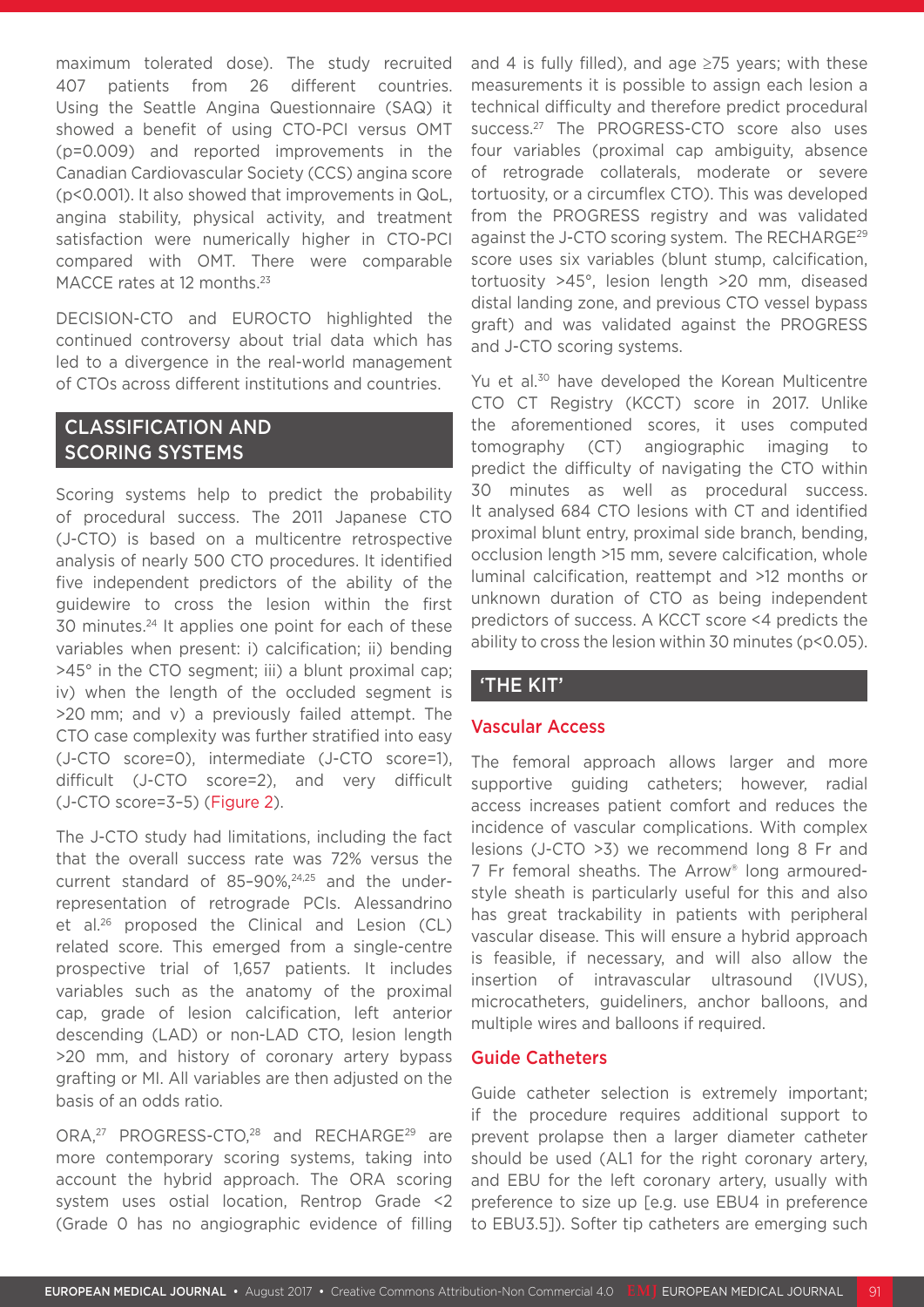as Hyperion™ (Asahi Intecc, Aichi, Japan), which may cause less trauma to the ostia and are marginally more steerable. In general, two guide catheters are used for each CTO-PCI case to allow the operator to seamlessly switch between antegrade and retrograde approaches. A mandatory dual coronary injection is performed to assess: i) a clear understanding of the location of the proximal cap; ii) occlusion length; iii) the presence of side branches and size and quality of the distal vessel; and iv) the presence of collaterals suitable for retrograde technique.

#### Wires and Microcatheters

Failed CTO-PCI is frequently caused by the inability to cross the CTO with a guidewire. There are three separate steps required to cross a CTO: i) penetrating the proximal fibrous cap; ii) traversing the body of the CTO to reach the distal fibrous cap; and iii) penetrating the distal fibrous cap. Dedicated guidewires for crossing CTOs have been developed. They are broadly divided into two groups:

- Hydrophilic (polymer coated) wires (e.g. Fielder™, Fielder XT [Asahi], Pilot 200® [Abbott, Illinois, USA]) - offer manoeuvrability in tortuous vessels and passage through microchannels into the true lumen. They can, however, increase the incidence of sub-intimal perforation.
- Non-hydrophilic (non-polymer coated) wires (e.g. Miracle Bros® 3-12 [Asahi], Confianza Pro [Asahi]), are typically more controllable, provide better tactile feel, and are less likely to cause vessel dissection. They can be used to cross the fibrous cap as they have greater penetration force. They are graded in grams according to the penetration force they can withstand in grams during bench testing. This does give an idea of penetrability *ex vivo,* but operators should be cautious that, in regard to *in vivo* with microcatheter support, these values are only a guide and can be higher if used with anchor balloons or differing microcatheters. There are also newer steerable intra-occlusion wires such as the Gaia family (Asahi) (first, second, and third). The unique property of these wires is their ability to steer the wire with the use of a microcatheter within the occlusion.

It is possible to cross the CTO with a guidewire alone, although in the majority of J-CTO >2 cases a microcatheter for support is considered mandatory (e.g. Corsair [Asahi], FineCross® [Terumo, Leuven, Belgium], M-CATH [Accrostak, Geneva, Switzerland], NHancer [IMDS, Roden, Netherlands], Turnpike [Vascular Solutions, Minnesota, USA]). This allows the operator to provide increased wire force to the proximal fibrous cap. An alternative is an over-the-wire (OTW) balloon catheter (e.g. 1.25–1.5 balloon diameter), which, allied to increase force, allows pre-dilation once the CTO is crossed. OTW has more or less disappeared from use in CTO-PCI work and is essentially historic because the main limitation is the inability of OTW to track through complex CTOs.

#### 'TIPS AND TRICKS' AND CHRONIC TOTAL OCCLUSION TECHNIQUES

#### The Stingray Balloon and Wire

When unable to penetrate the fibrous cap, a dissection flap can be created to circumnavigate the occlusion. The Stingray™ LP balloon (Boston Scientific, Massachusetts, USA) is a flat balloon that can be inflated in an intended dissection plane. There are two radiopaque markers on the Stingray balloon and an exit hole just proximal to each marker on the opposite face of the balloon. One exit port will lead the wire into the adventitial side of the artery distal to the occlusion and the other to the luminal side, therefore allowing re-entry and bypass of the CTO. The Stingray Wire (Boston) is a stiff wire with a pre-shaped 28° tip and a barb on the end to facilitate re-entry. It can be carefully advanced in the Stingray balloon and directed towards either the adventitia or luminal layer.

#### Anterograde

Anterograde is the most common approach to CTO-PCI. Progressively stiffer hydrophilic/nonhydrophilic wires are used sequentially until the proximal cap is penetrated or the wire advanced within the lesion. Failure after initial wire entry in the lesion has led to specialised techniques for recanalisation of CTOs. The antegrade dissection/ re-entry technique (ADR) and subintimal tracking and re-entry (STAR) techniques (Figure 2) were pioneered by the work of Colombo et al.<sup>31</sup> and Carlino et al.<sup>32</sup> The STAR technique is a less well-controlled method of performing an ADR, where a hydrophilic wire in the shape of an 'umbrella handle' is knuckled though the intimal dissection planes until it enters the distal true lumen. ADR with the use of the aforementioned Stingray balloon and Crossboss™ (Boston) device allow the operator to perform a more precise and limited dissection than what was previously observed with the STAR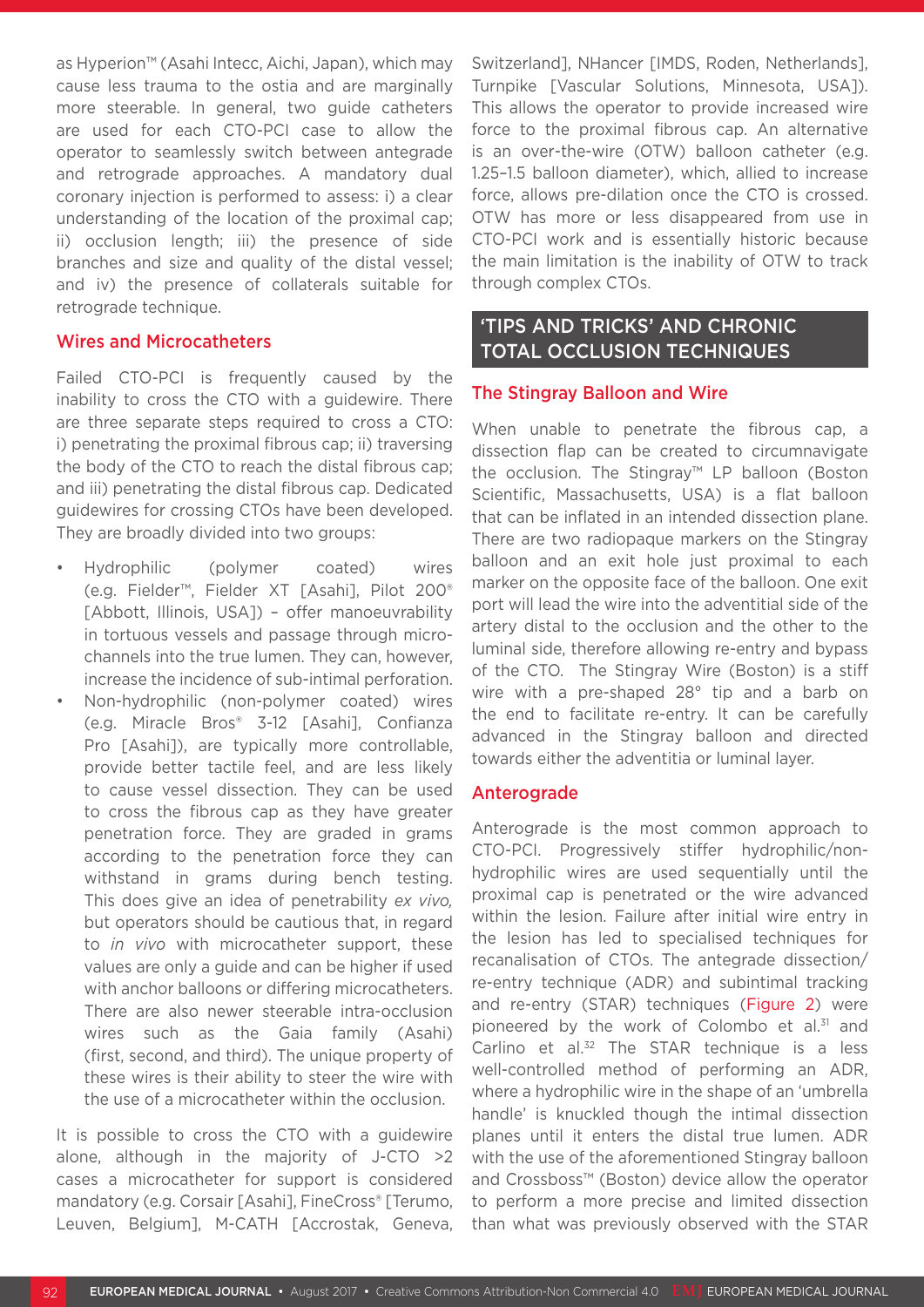technique. These techniques have been essential in the remarkable improvements in the procedural success rates.

#### Retrograde

A retrograde approach can be broadly described as any approach that uses donor collaterals to deliver interventional equipment to facilitate the opening of a CTO. Unlike early procedures, this procedure has evolved to use septals (which have a straighter course) or the more tortuous epicardial vessels as the common conduit arteries.<sup>33</sup> The goal of the retrograde approach is to target the distal cap, which could be softer than the proximal one. It should be noted that the retrograde approach should only be performed by experienced operators who have mastered the anterograde approach. For all CTO-PCI, the activated clotting time (ACT) should be measured throughout ensuring an ACT >300, and further heparin introduced if required.

Various techniques have been described for retrograde CTO-PCI. These include passing the guidewire retrogradely through the distal cap within the true lumen with balloon dilatation before antegrade guidewire passage and PCI. Alternatively, passing the wire into the subintimal space and enlargement with sequential balloon dilatations before connecting with the true lumen retrogradely (controlled antegrade and retrograde tracking [CART] technique). If the subintimal space

is enlarged from the anterograde then it is called the reverse CART technique (Figure 2). If the retrograde wire and microcatheter is eventually inserted into the antegrade guide then the RG3® (Asahi) wire is utilised to pass through the occlusion and is externalised in the opposite sheath. Conventional PCI can then be performed on the RG3 wire in an antegrade manner. It must be emphasised that at no time should contrast injections be performed in the antegrade guide prior to stenting, as this will only facilitate dissection planes and can cause large haematomas that could lead to compression of cavity and haemodynamic compromise.

#### The Hybrid Approach

The hybrid approach was proposed in 2012 and has been shown to be effective in ≤90% of cases with fewer complications (cardiac tamponade: 0.4%, periprocedural MI: 1.0%, death: 0.4%).<sup>9,34</sup> This is effectively a combination of the anterograde and retrograde techniques described above.

#### Future Directions in Chronic Total Occlusion-Percutaneous Coronary Intervention

Two further ongoing clinical trials should further clarify the benefits of CTO-PCI. OPEN-CTO<sup>35</sup> is a prospective observational registry of patients enrolled in North America utilising the hybrid approach. It aims to assess the safety, health and QoL, and cost effectiveness of the method. Initial results have been promising (Table 1).

| Study                         | N   | Design                                                                                                      | Primary<br>outcome                              | <b>Key findings</b>                                                                                                                                                                                                                                                                                                                                                                                                                                            | <b>Author comments</b>                                                                                              |
|-------------------------------|-----|-------------------------------------------------------------------------------------------------------------|-------------------------------------------------|----------------------------------------------------------------------------------------------------------------------------------------------------------------------------------------------------------------------------------------------------------------------------------------------------------------------------------------------------------------------------------------------------------------------------------------------------------------|---------------------------------------------------------------------------------------------------------------------|
| Shaw<br>et al. $49$           | 314 | Nuclear substudy of<br>the COURAGE trial<br>Compared PCI + MT<br>vs. MT only in patients<br>with stable CAD | $\geq$ 5% reduction<br>l in ischaemic<br>burden | PCI+MT resulted in greater<br>reduction in ischaemic<br>myocardium vs. MT alone<br>Patients with moderate-to-severe ischaemic<br>burden $(\geq 10\%)$ had even greater reductions<br>with PCI+OMT<br>(78% vs. 52%; p=0.007)<br>Those with >5% ischaemia reduction<br>had lower unadjusted risk of death/MI<br>( $p=0.037$ ), especially if $\geq 10\%$<br>ischaemic burden (p=0.001)<br>Study recommended treatment<br>target of $\geq$ 5% ischaemia reduction | This study<br>emphasised the<br>importance of<br>ischaemic burden,<br>and the effect<br>of reduction<br>on outcomes |
| Safley<br>et al. <sup>8</sup> | 301 | Retrospective<br>study of myocardial<br>perfusion imaging in<br>those undergoing<br>CTO-PCI                 | Reduction<br>in ischaemic<br>burden             | 53.5% had significant $(25%)$<br>reduction in ischaemic burden<br>Average ischaemic burden reduced<br>from 13.1% to 6.9% (p<0.001)<br>Patients with ≥12.5% ischaemic<br>burden most likely to benefit                                                                                                                                                                                                                                                          | Large study<br>confirming<br>beneficial effects<br>on ischaemia<br>reduction                                        |

#### Table 1: A summary of a selection of important studies relating to CTO-PCI.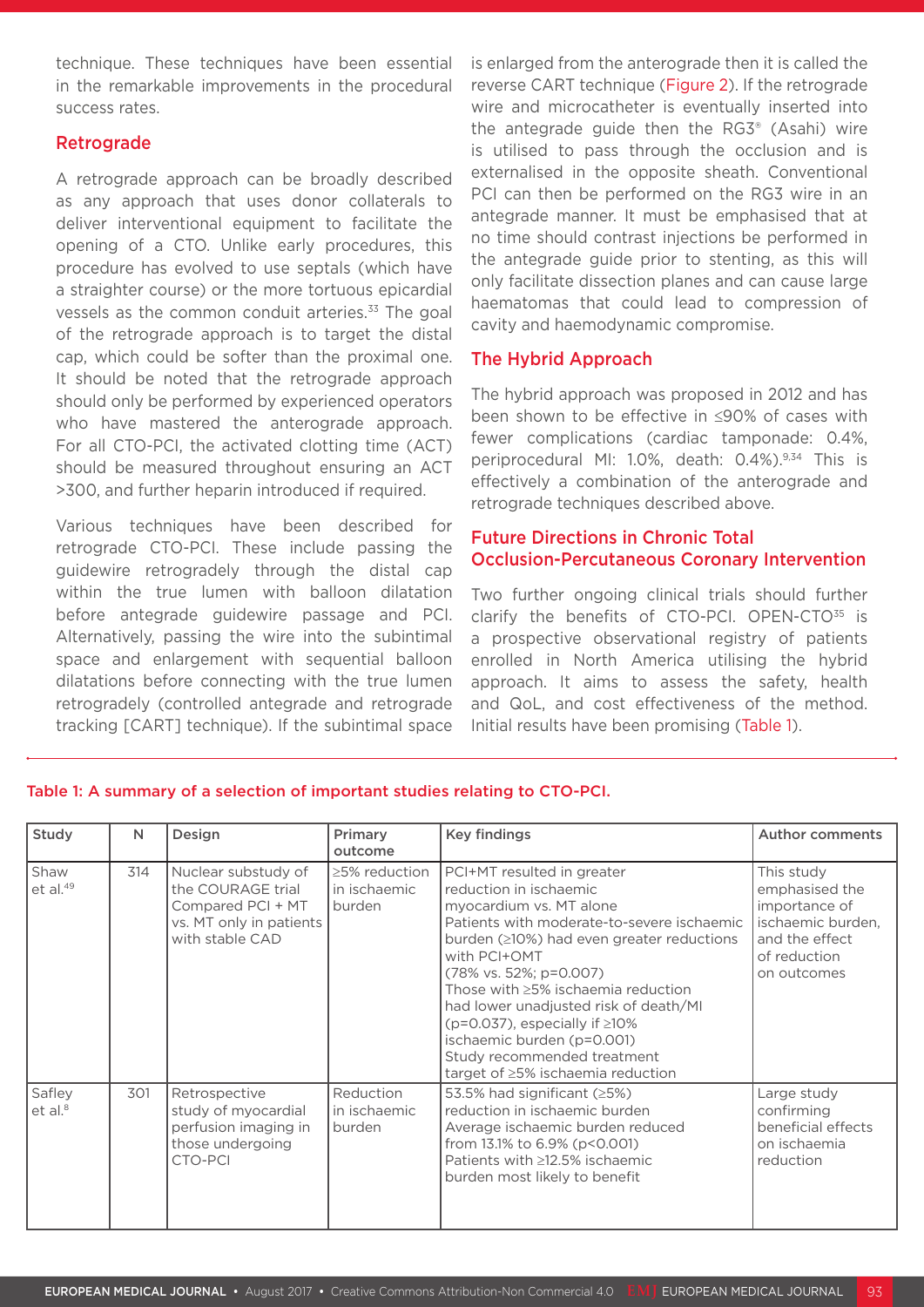#### Table 1 continued.

| Study                                                          | $\mathsf{N}$ | Design                                                                                                                                                                       | Primary<br>outcome                                                         | <b>Key findings</b>                                                                                                                                                                                                                                                                                                                                                                                                                                                          | <b>Author comments</b>                                                                                                                                         |
|----------------------------------------------------------------|--------------|------------------------------------------------------------------------------------------------------------------------------------------------------------------------------|----------------------------------------------------------------------------|------------------------------------------------------------------------------------------------------------------------------------------------------------------------------------------------------------------------------------------------------------------------------------------------------------------------------------------------------------------------------------------------------------------------------------------------------------------------------|----------------------------------------------------------------------------------------------------------------------------------------------------------------|
| Ladwiniec<br>et al. <sup>54</sup>                              | 34           | Prospective study<br>assessing effect of<br>CTO-PCI on FFR in<br>donor vessel<br>(of collaterals)                                                                            | FFR in<br>donor<br>vessel                                                  | Recanalisation of a CTO was<br>associated with an improvement<br>in donor artery FFR (0.782-0.810; p=0.001)<br>Greater changes seen where<br>donor vessel FFR ≤0.8                                                                                                                                                                                                                                                                                                           | Even patients with<br>well-collateralised<br>CTOs may benefit<br>from PCI                                                                                      |
| Dzavik<br>$et$ al. $55$                                        | 381          | RCT of AMI patients<br>with persistently<br>occluded IRA-PCI vs.<br>MT only                                                                                                  | Vessel patency<br>and LVEF                                                 | PCI associated with greater vessel patency<br>at 1 year vs. MT (83% vs. 25%; p<0.001) but<br>no difference in LVEF, LVESVI, or LVEDVI<br>between groups                                                                                                                                                                                                                                                                                                                      | Very selected<br>population that is<br>not representative<br>of many CTO-<br>PCI candidates.<br>Limited viability<br>assessment                                |
| Grantham;<br>Saint<br>Luke's<br>Health<br>System <sup>35</sup> | 1,000        | Ongoing prospective<br>multicentre<br>observational registry<br>assessing outcomes<br>after CTO-PCI using<br>the hybrid approach                                             | Safety,<br>health status<br>outcomes, cost                                 | 6-month results showed that PCI was<br>associated with improved quality of life,<br>anginal stability, treatment satisfaction,<br>and reduced angina frequency, physical<br>limitation, SOB, and depression<br>High technical success (89%) and low<br>rate of complications                                                                                                                                                                                                 | Large study<br>showing significant<br>QoL benefits.<br>Due to complete<br>in Dec 2017                                                                          |
| Henriques<br>et al. <sup>56</sup>                              | 304          | RCT of<br><b>STEMI</b> patients<br>undergoing PPCI with<br>concurrent CTOs,<br>randomised<br>to early PCI of<br>CTO or MT                                                    | LVEF/LVEDV<br>on CMR at<br>4 months                                        | No significant difference in 4-month MACE<br>(5.4% vs. 2.6%; p=0.25)<br>Patients with CTOs in LAD had significantly<br>higher LVEF with PCI vs. MT (47.2 vs. 40.4%;<br>p=0.02). In other patients, there was no<br>significant difference in LV function/volume<br>Low numbers of adverse events,<br>additional CTO-PCI <7 days<br>following PPCI felt to be safe<br>CTO-PCI procedural success was 73%                                                                      | 4 months perhaps<br>not long enough<br>to demonstrate<br>significant benefit.<br>Low success rates<br>in PCI arm of<br>trial compared to<br>average experience |
| Lee et al. <sup>47</sup>                                       | 1,173        | Registry study<br>comparing successful<br>vs. unsuccessful PCI                                                                                                               | Mortality, need<br>for CABG                                                | Successful CTO-PCI not associated with<br>reduction in all-cause mortality but<br>significant reduction in need for CABG<br>(HR: 0.02, Cl: 0.006-0.06; p<0.001),<br>and TVR (HR: 0.15, CI: 0.1-0.25; p<0.001)                                                                                                                                                                                                                                                                | High success rate<br>and therefore small<br>size of unsuccessful<br>PCI group                                                                                  |
| George<br>$et$ al. $46$                                        | 13,443       | Long-term follow-up<br>of patients on UK<br>Central Cardiac Audit<br>Database undergoing<br>elective CTO-PCI<br>Compared successful<br>vs. unsuccessful<br>PCI and CR vs. IR | Cardiovascular<br>outcomes and<br>mortality                                | Successful revascularisation of at least one<br>CTO associated with reduction in long-term<br>mortality (HR: 0.72, Cl: 0.62-0.83; p<0.001)<br>Trend towards reduced mortality<br>with increasing completeness<br>of revascularisation (p<0.001)<br>CR associated with reduction in mortality<br>vs. IR (HR: 0.7; CI: 0.56-0.87; p=0.002)                                                                                                                                     | Large study with<br>long-term follow-<br>up data. No data on<br>lesion complexity<br>or details of<br>medical therapy<br>were available                        |
| Galassi<br>et al. <sup>45</sup>                                | 1,914        | In-hospital outcomes<br>from the ERCTO<br>registry (16 centres)                                                                                                              | Success,<br>technical<br>information,<br>and<br>cardiovascular<br>outcomes | CTO-PCI procedural success was 82.9%.<br>Antegrade approach more successful<br>compared to Retrograde approach<br>(83.2% vs. 64.5%; p<0.001)<br>Retrograde approach also associated<br>with higher rates of coronary perforation,<br>procedural and fluoroscopy times<br>and contrast load<br>Similar rates of 30-day<br>MACE regardless of approach.<br>Low rates of overall complications<br>(CIN: 0.9%, stroke: 0.05%, death: 0.3%)<br>that are comparable to non-CTO-PCI | Higher<br>complications<br>with retrograde<br>approach may be<br>partially explained<br>by reduced<br>experience with<br>newer techniques                      |
| Sapontis<br>et al. <sup>48</sup>                               | 380          | Retrospective<br>study of patients<br>undergoing Hybrid<br>Approach CTO-PCI.<br>Compared successful<br>vs. unsuccessful PCI                                                  | Factors<br>associated<br>with failure                                      | CTO-PCI procedural success was 91.3%.<br>Lesions in failed CTO-PCI were longer,<br>more tortuous, had more proximal cap<br>ambiguity and blunt stumps, higher<br>mean J-CTO scores, and were less<br>likely to have collaterals amenable<br>for retrograde approach                                                                                                                                                                                                          | Findings<br>demonstrate utility<br>of J-CTO score in<br>planning CTO-PCI                                                                                       |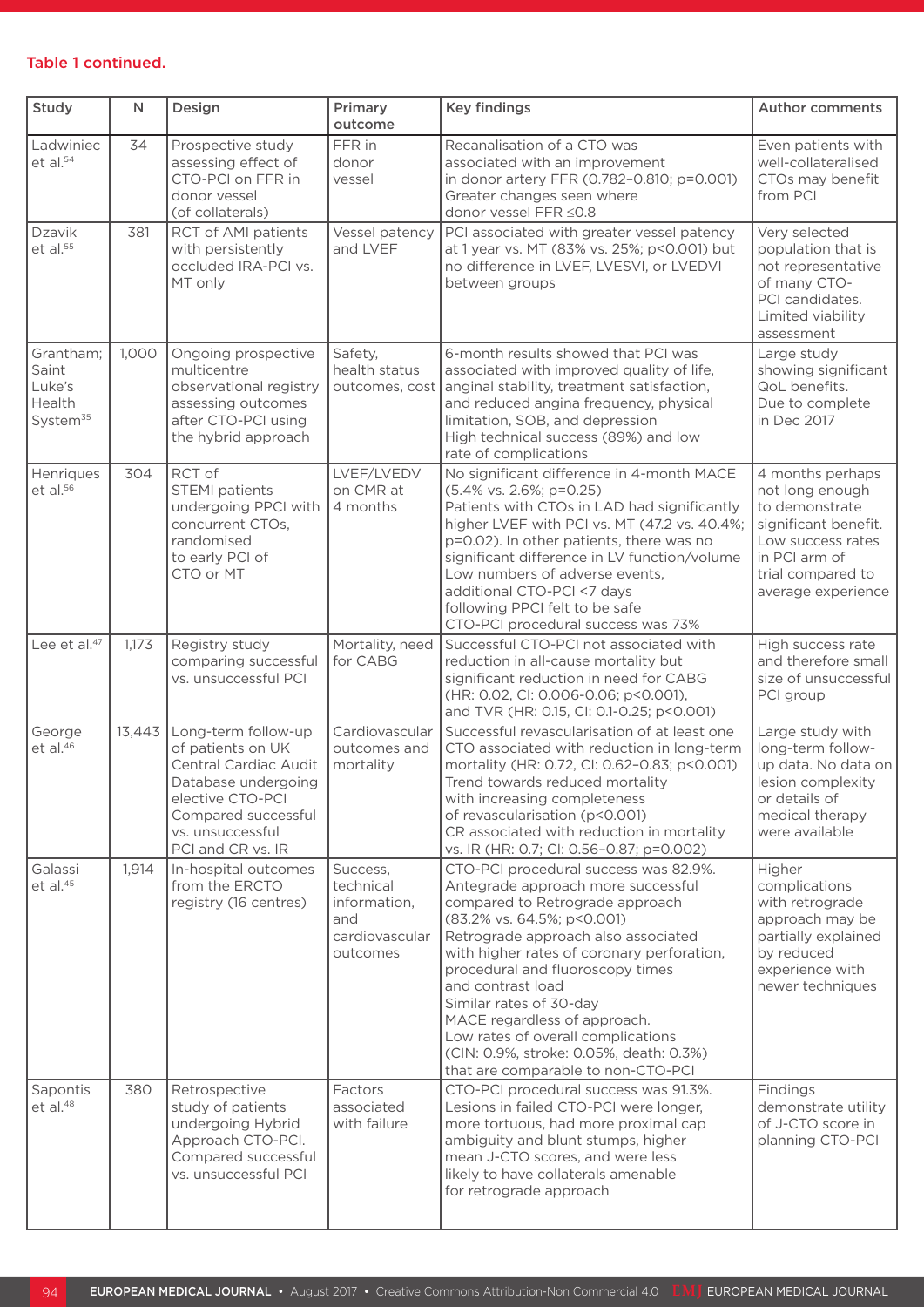#### Table 1 continued.

| Study                           | N                        | Design                                                                             | Primary<br>outcome                                                         | <b>Key findings</b>                                                                                                                                                                                           | <b>Author comments</b>                                                                                                 |
|---------------------------------|--------------------------|------------------------------------------------------------------------------------|----------------------------------------------------------------------------|---------------------------------------------------------------------------------------------------------------------------------------------------------------------------------------------------------------|------------------------------------------------------------------------------------------------------------------------|
| Pancholy<br>et al. <sup>4</sup> | $\overline{\phantom{0}}$ | Meta-analysis of 13<br>studies comparing<br>successful vs.<br>unsuccessful CTO-PCI | All-cause<br>mortality<br>(short-term:<br>n=3,932; long-<br>term: n=6,403) | Successful CTO-PCI was associated with<br>significant reduction in short-term<br>(OR: 0.218, CI: 0.095-0.498; p<0.001)<br>and long-term mortality<br>COR: 0.391; CI: 0.311-0.493; p<0.001)                    | Only included<br>studies with high<br>proportion of<br>stent use.<br>Low heterogeneity                                 |
| Park<br>et al. $21$             | 834                      | RCT of<br>CTO-PCI vs. OMT                                                          | <b>MACCE</b>                                                               | Successful CTO-PCI was not associated with<br>a reduction in MACCE at 3 years. There were<br>no differences in angina or QoL at 1 year                                                                        | Trial was stopped<br>early due to poor<br>recruitment                                                                  |
| Werner<br>et al. <sup>22</sup>  | 407                      | RCT of<br>CTO-PCI vs. OMT                                                          | Symptom<br>control                                                         | Successful CTO-PCI was associated with<br>improved symptom control at 1 year<br>There were numerical improvements in<br>angina, physical activity, and treatment<br>satisfaction. MACCE rates were comparable | The long-term<br>safety evaluation<br>is awaited. The<br>trial didn't recruit<br>the pre-planned<br>number of patients |

AMI: acute myocardial infarction; CAD: coronary artery disease; CI: confidence interval; CIN: contrast-induced nephropathy; CR: complete revascularisation, CTO: chronic total occlusion; ERCTO: European Registry of Chronic Total Occlusion; FFR: fractional flow reserve; IR: incomplete revascularisation; LVEDV: left ventricular end diastolic volume; LVEDVI: left ventricular end-diastolic volume index; LVEF: left ventricular ejection fraction; LVESVI: left ventricular end-systolic volume index; MACE: major adverse cardiovascular events; MT: medical therapy; n: number of patients; PCI: percutaneous coronary intervention; QoL: quality of life; RCT: randomised controlled trial; TVR: target vessel revascularisation; OMT: optimal medical therapy; MI: myocardial infarction; J-CTO: Japanese CTO; LAD: left anterior descending; HR: hazard ratio; OR: odds ratio; MACCE: major adverse cardiovascular and cerebrovascular event.

SHINE-CTO<sup>36</sup> is a USA single-centre RCT of CTOs to PCI versus sham procedure, and will assess the impact on QoL.

## TECHNOLOGICAL DEVELOPMENTS AND THE SPECIFICS TO CHRONIC TOTAL OCCLUSION-PERCUTANEOUS CORONARY INTERVENTION

Technological developments may provide the 'knockout blow' for CTO-PCI. Some promising developments are described below.

#### Orbital Arthrectomy

Orbital atherectomy can facilitate plaque removal and softening, improve lesion compliance, and aid dilatation, especially in severely calcified lesions.<sup>37</sup> Though underused, it has been shown to be effective at facilitating angioplasty in resistant CTOs where device crossing is initially unsuccessful.<sup>38</sup>

#### Drug-eluting Balloons

Drug-eluting balloons have been the target of research looking at lowering the rates of in-stent restenosis. They also require a shorter duration of antiplatelet therapy. Koln et al.<sup>39</sup> investigated

the feasibility and safety of its use in CTOs. They looked at 66 cases of anterograde CTO intervention (retrograde was not investigated due to the high prevalence of dissection). They found that restenosis (11.8%) and reocclusion (5.9%) rates were comparable to CTO-PCI. This was a small, non-randomised study and the lesions themselves had to have had good predilation results, which biased their selection. In view of its potential, further RCT evidence is required.

#### **SoundBite**

The SoundBite Crossing system<sup>40</sup> (SoundBite Medical Solutions, Inc, Quebec, Canada) is a novel device using shockwaves (short-duration, high amplitude pressure pulses) to facilitate crossing the proximal cap. It propagates shockwaves to its tip, using it as a micro 'jackhammer' to penetrate the lesion, and has recently undergone an *ex vivo* trial in an amputated leg. Further trials *in vivo* are expected. Although it is currently being used in peripheral vascular disease, it has potential for use in coronary disease.

#### Collagen and Collagenase

A collagen-rich matrix is present in CTO lesions and forms a barrier at the proximal cap. Collagenase is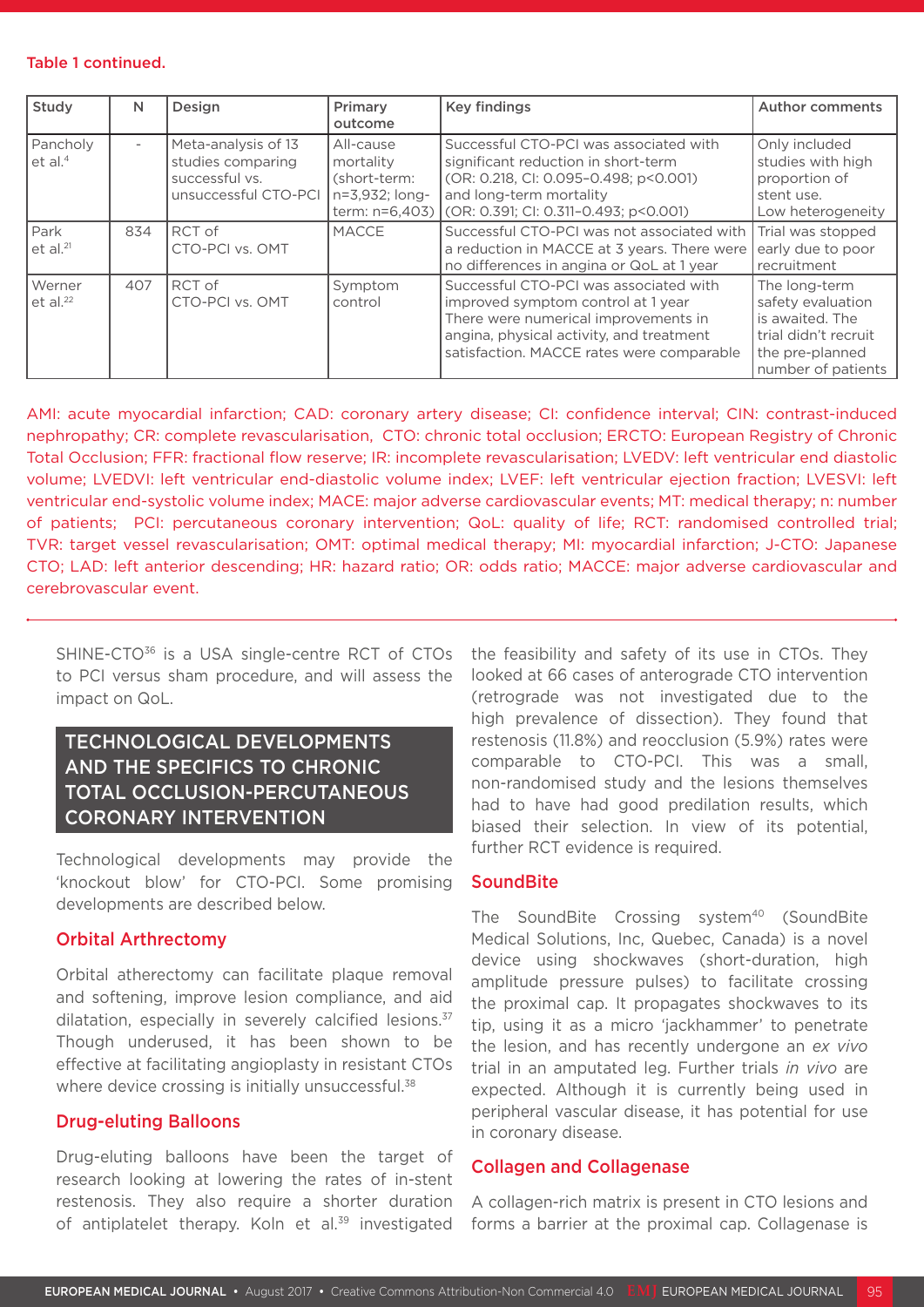an enzyme that degrades Type 1 collagen, and may facilitate lesion crossing. Phase I studies have shown it to be a feasible and safe therapy.<sup>41</sup>

#### CONCLUSIONS

CTO's have a significant impact on health and mortality, yet are undertreated. CTO-PCI offers potential benefits and should be considered for patients with symptoms of, or demonstrated,

ischaemia, and viable myocardium in the CTO territory. Modern techniques and scoring sytems allow operators to successfully tackle complex and challenging CTOs. PCI success rates and safety are improving with contemporary trials providing evidence to challenge common misconceptions and allow patients, who may traditionally have been left untreated, to gain the potential benefits from CTO-PCI.

#### REFERENCES

1. Kereiakes D et al. Surrogates, substudies, and real clinical end points in trials of drug-eluting stents. J Am Coll Cardiol. 2005;45(8):1206-12.

2. Strauss BH et al. Revascularization of chronic total occlusions: time to reconsider? J Am Coll Cardiol. 2014; 64(12):1281-9.

3. Azzalini L et al. Epidemiology, Management Strategies, and Outcomes of Patients With Chronic Total Coronary Occlusion. Am J Cardiol. 2016;118(8): 1128-35.

4. Pancholy SB et al. Meta-analysis of effect on mortality of percutaneous recanalization of coronary chronic total occlusions using a stent-based strategy. Am J Cardiol. 2013;111(4):521-5.

5. Azzalini L et al. Percutaneous revascularization of chronic total occlusions: Rationale, indications, techniques, and the cardiac surgeon's point of view. Int J Cardiol. 2017;231:90-6.

6. Werner GS et al. The functional reserve of collaterals supplying long-term chronic total coronary occlusions in patients without prior myocardial infarction. Eur Heart J. 2006;27(20):2406-12.

7. Safley DM et al. Improvement in survival following successful percutaneous coronary intervention of coronary chronic total occlusions: variability by target vessel. JACC Cardiovasc Interv. 2008; 1(3):295-302.

8. Safley DM et al. Changes in myocardial ischemic burden following percutaneous coronary intervention of chronic total occlusions. Catheter Cardiovasc Interv. 2011;78(3):337-43.

9. Nombela-Franco L et al. Ventricular arrhythmias among implantable cardioverter-defibrillator recipients for primary prevention: impact of chronic total coronary occlusion (VACTO Primary Study). Circ Arrhythm Electrophysiol. 2012;5:147-54.

10. Abbate A et al. Survival and cardiac remodeling benefits in patients undergoing late percutaneous coronary intervention of the infarct-related artery: evidence from a meta-analysis of randomized controlled trials. J Am Coll Cardiol. 2008;51(9):956-64.

11. Rossello X et al. Assessment of Inducible Myocardial Ischemia, Quality of Life, and Functional Status After Successful Percutaneous Revascularization in Patients With Chronic Total Coronary Occlusion. Am J Cardiol. 2016;117(5): 720-6.

12. Sotomi Y et al. Impact of revascularization of coronary chronic total occlusion on left ventricular function and electrical stability: analysis by speckle tracking echocardiography and signal-averaged electrocardiogram. Int J Cardiovasc Imaging. 2017;33(6):815-23.

13. Patel MR et al. ACC/AATS/AHA/ ASE/ASNC/SCAI/SCCT/STS 2017 Appropriate Use Criteria for Coronary Revascularization in Patients With Stable Ischemic Heart Disease: A Report of the American College of Cardiology Appropriate Use Criteria Task Force, American Association for Thoracic Surgery, American Heart Association, American Society of Echocardiography, American Society of Nuclear Cardiology, Society for Cardiovascular Angiography and Interventions, Society of Cardiovascular Computed Tomography, and Society of Thoracic Surgeons. J Am Coll Cardiol. 2017;69(17):2212-41.

14. Kolh P et al. 2014 ESC/ EACTS guidelines on myocardial revascularization the task force on myocardial revascularization of the European Society of Cardiology (ESC) and the European Association for Cardio-Thoracic Surgery (EACTS) developed with the special contribution of the European Association of Percutaneous Cardiovascular Interventions (EAPCI). Eur J Cardiothorac Surg. 2014;46(4):517-92.

15. Grantham JA et al. Chronic total occlusion angioplasty in the United States. JACC Cardiovasc Interv. 2009;2(6): 479-86.

16. Hachamovitch R et al. Comparison of the short-term survival benefit associated with revascularization compared with medical therapy in patients with no prior coronary artery disease undergoing stress myocardial perfusion single photon emission computed tomography. Circulation. 2003;107(23):2900-7.

17. Shaw LJ et al.; COURAGE Investigators. Optimal medical therapy with or without percutaneous coronary intervention to reduce ischemic burden: results from the Clinical Outcomes Utilizing Revascularization and Aggressive Drug Evaluation (COURAGE) trial nuclear substudy. Circulation. 2008;117(10): 1283-91.

18. Grantham JA et al. Quantifying the early health status benefits of successful chronic total occlusion recanalization: Results from the FlowCardia's Approach to Chronic Total Occlusion Recanalization (FACTOR) Trial. Cir Cardiovasc Qual Outcomes. 2010;3(3):284-290.

19. Safley DM et al. Quality of life benefits of percutaneous coronary intervention for chronic occlusions. Catheter Cardiovasc Interv. 2014;84(4):629-34.

20. Borgia F et al. Improved cardiac survival, freedom from mace and anginarelated quality of life after successful percutaneous recanalization of coronary artery chronic total occlusions. Int J Cardiol. 2012;161(1):31-8.

21. Park SJ. Drug-Eluting Stent Implantation Versus Optimal Medical Treatment in Patients With Chronic Total Occlusion (DECISION-CTO). NCT01078051.

22. Euro CTO Club. A Randomized Multicentre Trial to Evaluate the Utilization of Revascularization or Optimal Medical Therapy for the Treatment of Chronic Total Coronary Occlusions (EuroCTO). NCT01760083. https://ClinicalTrials.gov/ show/NCT01760083.

23. TCTMD. EUROCTO: Revascularization Bests Medical Therapy for Quality of Life in CTO Lesions. 2017. Available at: https://www.tctmd.com/news/euroctorevascularization-bests-medical-therapyquality-life-cto-lesions. Last accessed: